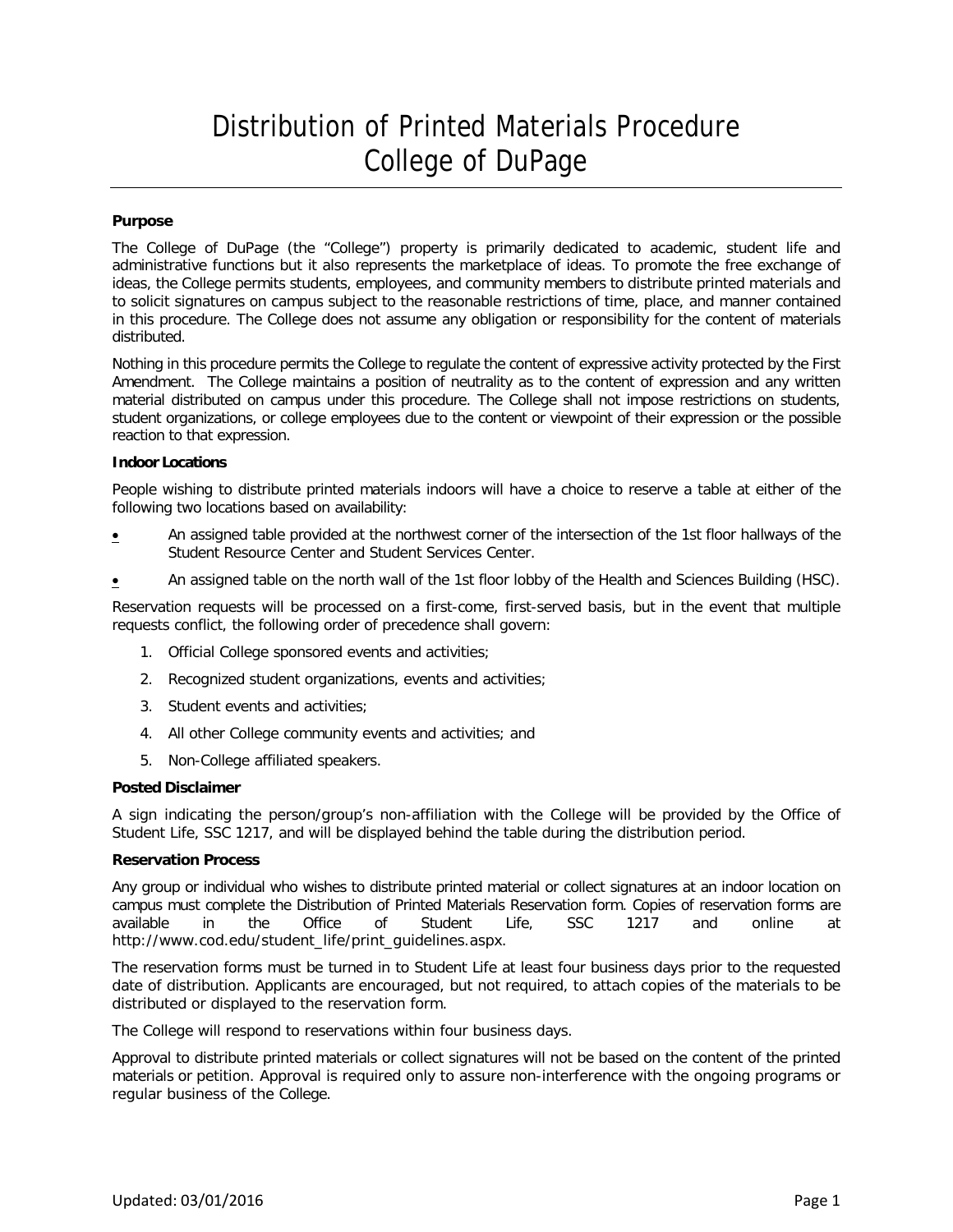## **Terms and Conditions for Indoor Locations**

Materials that are libelous, obscene (under current legal standards), violate or encourage the violation of federal, state, or local laws, or likely to incite or produce imminent lawless action will not be permitted.

Solicitation of donations and acceptance of donations is prohibited.

Distribution of printed materials or solicitation of signatures is permitted only from 8 a.m. to 6 p.m. and during meetings at which any business of a public body is discussed or acted upon. Users shall be allowed up to five days each term, either consecutively or individually. Requests for additional dates are subject to availability and may be scheduled no more than two weeks in advance if the designated space has not already been reserved.

Distribution of printed materials must be done in person. At least one member from each organization must be present to handle the distribution and to explain the material to interested persons.

Individuals distributing printed materials or soliciting signatures must remain in the designated area behind the table.

The distribution of printed materials must not disrupt the flow of student, faculty, or staff traffic, or interfere with the rights of others. Attempts to demand, threaten, or otherwise coerce passing individuals into accepting materials or signing petitions is not allowed.

All unused materials must be taken away when the distribution period is finished.

The use of any amplification devices is not allowed. Noise must be kept to a level not disruptive of College operations.

Distribution of printed materials may not represent a clear and present threat to public safety, according to the College police.

Posting of any materials on College property is not allowed.

Applicants agree to pay for any damages attributable to their use of College equipment and facilities.

The College shall not be responsible for any loss or theft of the user's personal property.

## **Outdoor Locations**

Distributing printed material and soliciting signatures for petitions are permitted in public, outdoor areas of the College campus that are open to the campus community and general public with the following terms and conditions. No reservation or pre-approval is necessary to distribute material outdoors.

## **Terms and Conditions for Outdoor Locations**

Only non-commercial entities are allowed to distribute printed materials.

Materials that are libelous, obscene (under current legal standards), violate or encourage the violation of federal, state, or local laws, or likely to incite or produce imminent lawless action will not be permitted.

Solicitation of donations and acceptance of donations is prohibited.

Distribution of printed materials is permitted only from 8 a.m. to 6 p.m. and during meetings at which any business of a public body is discussed or acted upon.

Distribution of printed materials must not disrupt College activities, including classes or previously scheduled campus events.

Distribution of printed materials must not represent a clear and present threat to public safety, according to the College police.

Distribution of printed materials must not block access to College buildings.

Distribution of printed materials must be done in person. At least one member from each organization must be present to handle the distribution and to explain the material to interested persons.

Distribution of printed materials must not interfere with pedestrian or vehicular traffic.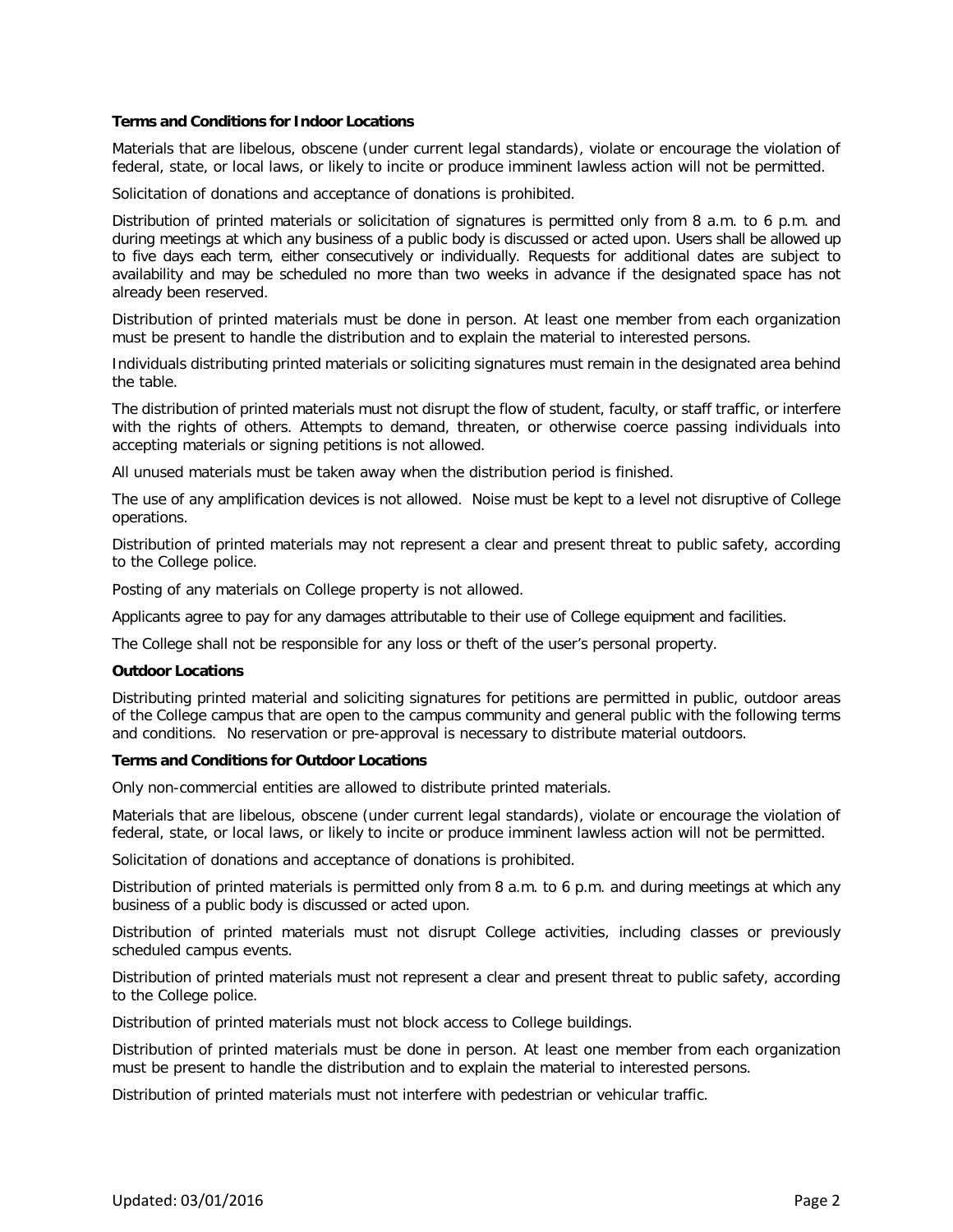Distribution of printed materials must not interfere with the rights of others. Attempts to demand, threaten, or otherwise coerce passing individuals into accepting materials or signing petitions is not allowed.

Distribution of printed materials must not impede others from enjoying access to the same area.

Distribution of printed materials must not be done in locations that are currently reserved or being used by recognized College groups (e.g. McAninch Arts Center performance groups, College offices, recognized student clubs or organizations, rental clients).

Users are responsible for picking up any materials dropped on the ground around the areas of distribution. The College may charge such individuals a cleanup fee if area is not kept clean.

The use of any amplification devices is not allowed.

Posting of any materials on College property is not allowed.

Users agree to pay for any damages attributable to their use of College equipment and facilities.

The College shall not be responsible for any loss or theft of the user's personal property.

#### **Other Considerations**

Violations of this procedure may result in withdrawal of permission to distribute printed materials or solicit signatures on campus, and individuals may be prohibited from distributing printed materials or soliciting signatures in the future.

Users of this policy understand and agree that use of the College facility and equipment is at their own risk. The College shall not be liable for any injuries or damages, lawsuits, or causes of action whatsoever to the user, for property damage, bodily injury, and/or death, whether or not caused by negligence, arising out of or connected with the user's use of the College facility and equipment.

This procedure shall not apply to any person or organization desiring to sell merchandise or services on campus. Persons or organizations wishing to sell merchandise or services on campus should contact the Office of Student Life, SSC 1217, at studentlife@cod.edu or 630-942-2243, to request information on the Student Club Vendor Program.